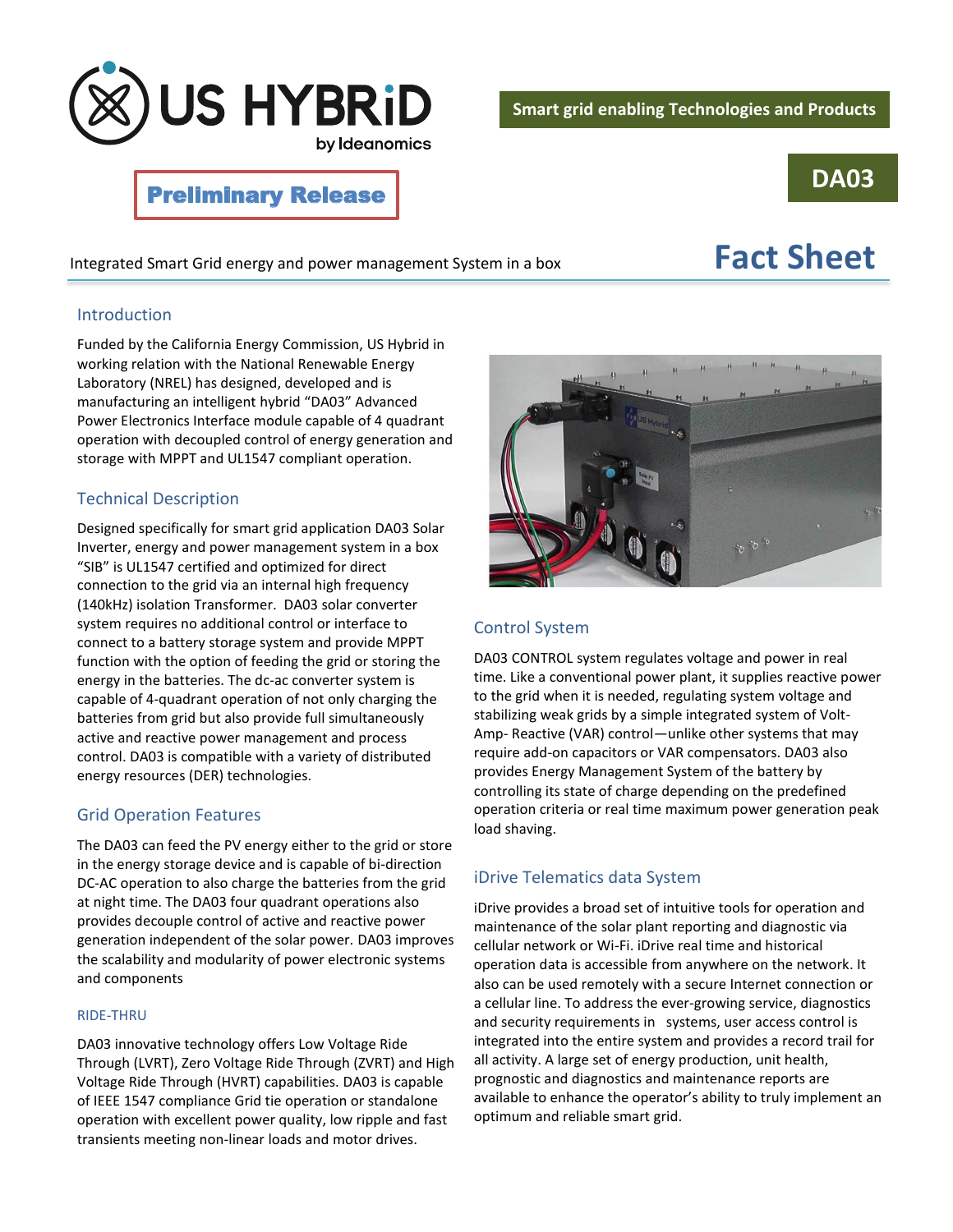| <b>DA03 Performance Specification</b> |                                                       |                      |                                   |                                     |                                        |
|---------------------------------------|-------------------------------------------------------|----------------------|-----------------------------------|-------------------------------------|----------------------------------------|
| <b>ITEM</b>                           | <b>DESCRIPTION</b>                                    | <b>SPECIFICATION</b> | <b>ITEM</b>                       | <b>DESCRIPTION</b>                  | <b>SPECIFICATION</b>                   |
| <b>DC INPUT</b>                       | Pmax DC (kW)                                          | 7.2kW                | Protection<br><b>Mechanical</b>   | DC Input                            | OV, UV, OC                             |
|                                       | Vin DC (Vdc)                                          | 80 V-150 V           |                                   | Anti-islanding                      | OV, UV, OF, UF, PLL                    |
|                                       | MPPT Range DC                                         | 95%                  |                                   | <b>OT</b>                           | <b>YES</b>                             |
|                                       | Inom $DC(A)$                                          | 90Adc                |                                   | Size H (mm)                         | 10.5"                                  |
|                                       | Imax $DC(A)$                                          | 100 A                |                                   | Width (mm)                          | 12.5"                                  |
| <b>AC Output</b>                      | Pnom AC (kW)                                          | 6.6kW                | Environmental<br><b>Standards</b> | Length (mm)                         | 17.25"                                 |
|                                       | Vout AC (V)                                           | 110/220, 120/240V    |                                   | Weight (kg)                         | 22kg                                   |
|                                       | Vgrid                                                 | 211V - 264V          |                                   | Protection type                     | <b>IP 54</b>                           |
|                                       | Inom AC (A)                                           | $0-30A$              |                                   | Cooling                             | Forced air cooling                     |
|                                       | Frequency                                             | (59.3 Hz - 60.5 Hz)  |                                   | Ambient Temp                        | - 40°C to 60°C                         |
|                                       | <b>THD (%)</b>                                        | < 4%                 |                                   | Humidity                            | 0 to 95 %                              |
|                                       | Efficiency                                            | 96%                  |                                   | UL 1547 Anti-Islanding              |                                        |
|                                       | <b>Response Time</b>                                  | 1⁄4 Cycle            |                                   | IEEE 519 Power Quality              |                                        |
| <b>Topology</b>                       | Multi stage ZVS/ZCS DC-DC-AC HF Converter             |                      |                                   | UL 1741 Ground Fault Indicator      |                                        |
| <b>Telematics</b>                     | Wi-Fi and Cellular                                    |                      |                                   |                                     | IEC 60721-3-3 Class 3m3 Sine Vibration |
|                                       | User Interface CAN, RS232, Android Mobile Application |                      | <b>Diagnostics</b>                | CAN, RS232, iDrive                  |                                        |
| Reporting                             | Operation status, Fault history, critical limits      |                      | <b>Metering</b>                   | DC input, Battery Energy, AC output |                                        |



US Hybrid Corporation MADE IN CALIFORNIA USA.

445 Maple Ave. Torrance, CA, 90503 Tel: 310-212-1200, sales@ushybrid.com, www.ushybrid.com